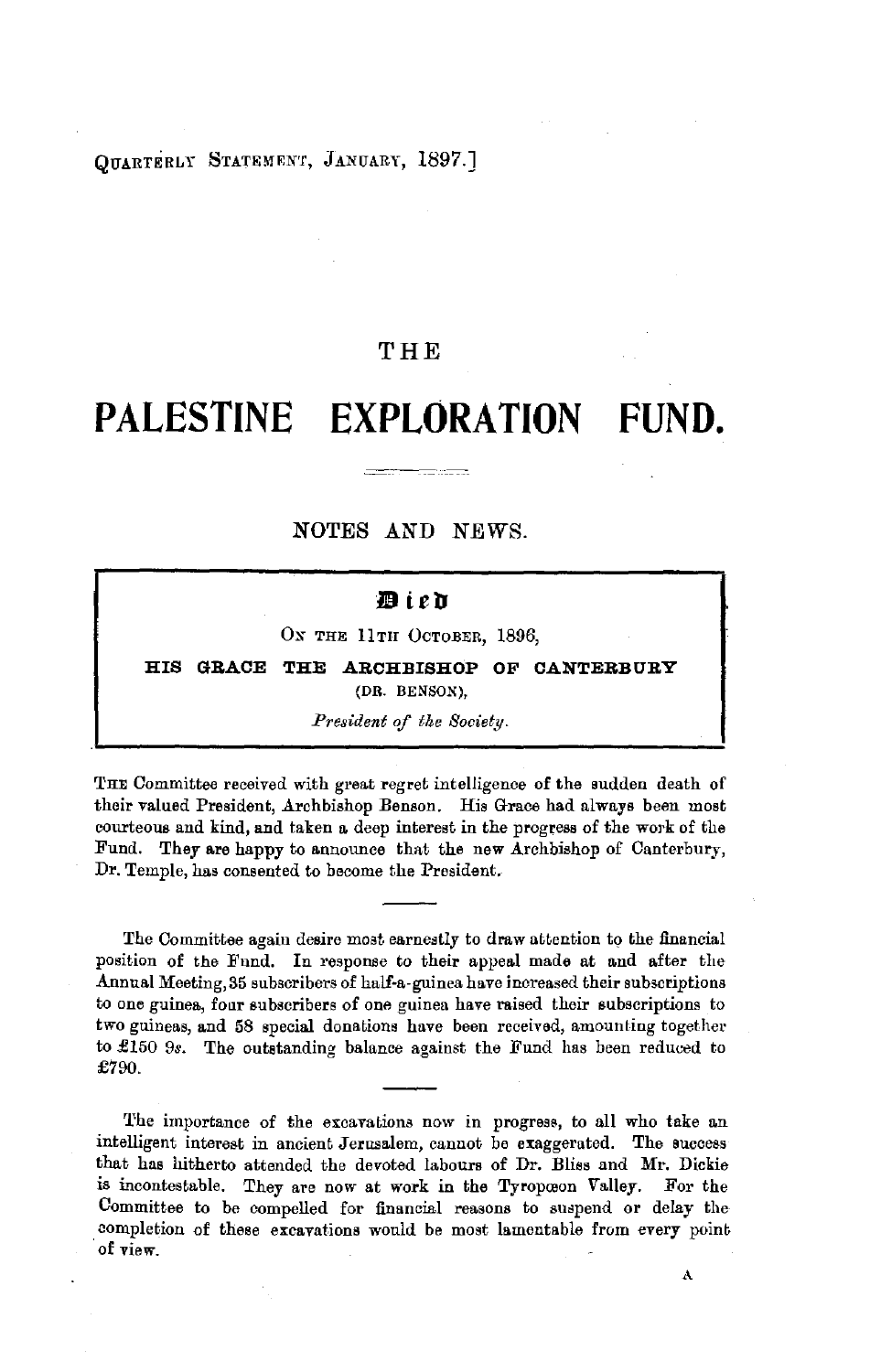The Committee would therefore, in order to avert such a catastrophe, respectfully ask the majority of subscribers to the Palestine Exploration Fund to consider whether they will not endeavour to increase their subscriptions, at all events while these important excavations arc in hand.

But the great need of the Fund is *new annual subscribers*, and if everyone interested in the exploration of the Holy Land could succeed in inducing one friend to become a subscriber, the financial difficulties of the Fund interested in the exploration of the Holy Land could succeed in inducing one friend to become a subscriber, the financial difficulties of the Fund would be at an end.

Sir Charles Wilson writes:-" The principal feature in this year's excavations has been the determination of the dimensions of the true Pool of Siloam, and the discovery of the church built, or perhaps only rebuilt, by the Empress Eudocia, on its north side. Here we have, without doubt, the pool mentioned in the Bible, and it is to be hoped that the site may be purchased and the whole pool thoroughly cleared out and restored to its original condition as far as this may be possible.

"Next in interest is the paved street with steps, which 1s apparently that by which Antoninus descended to Siloam. This street points towards the 'Double Gate,' and by following it up that all-important landmark, the steps that go up to the City of David, may be discovered, and a clue obtained to the position of David's sepulchre.

"Of great interest also are the dam of the lower Pool of Siloam, the rock scarp that possibly marks the line of the old wall, and the researches connected with the wall on the western bill.

"The Fund is, I think, to be congratulated on the result of this season's work, and the promise it affords of a rich harvest of discovery during the present year. It is clear that we have arrived at one of the most important . sites for excavation, and may possibly, before the year is ended, discover a clue to the ancient topography of the city. The rnbbish is very deep, and excavation difficult. This means additional expense, which I earnestly trust may be met by increased subscriptions before the spring work commences."

Under date December 16th, 1896, Mr. H. A. Harper writes as follows: $-$ 

Last month, while in Jerusalem, I was so fortunate as to see a good deal of Dr. Bliss and also of **Mr.** Dickie. The Committee of the Palestine Fund have good reason to congratulate themselves on securing the services of such able explorers.

I had the honour of presiding at a lecture Dr. Bliss gave to a large party of tourists, and it was impossible not to express a hope that such a lecture would be given in London.

In company with  $Dr$ . Bliss I visited the scene of the excavations, and had the benefit of his explanations. Not wishing to anticipate his report to the Committee, I confine myself simply to calling attention to what I think are distinct Biblical gains in the last season's work.

Jerusalem is known to me fairly well, as I have drawn ancl painted the eity from almost every point of view, but I was not prepared to find that in the old days it had extended so much further on the south-eastern side than is generally supposed, and yet, standing on the ground, Dr. Bliss pointed out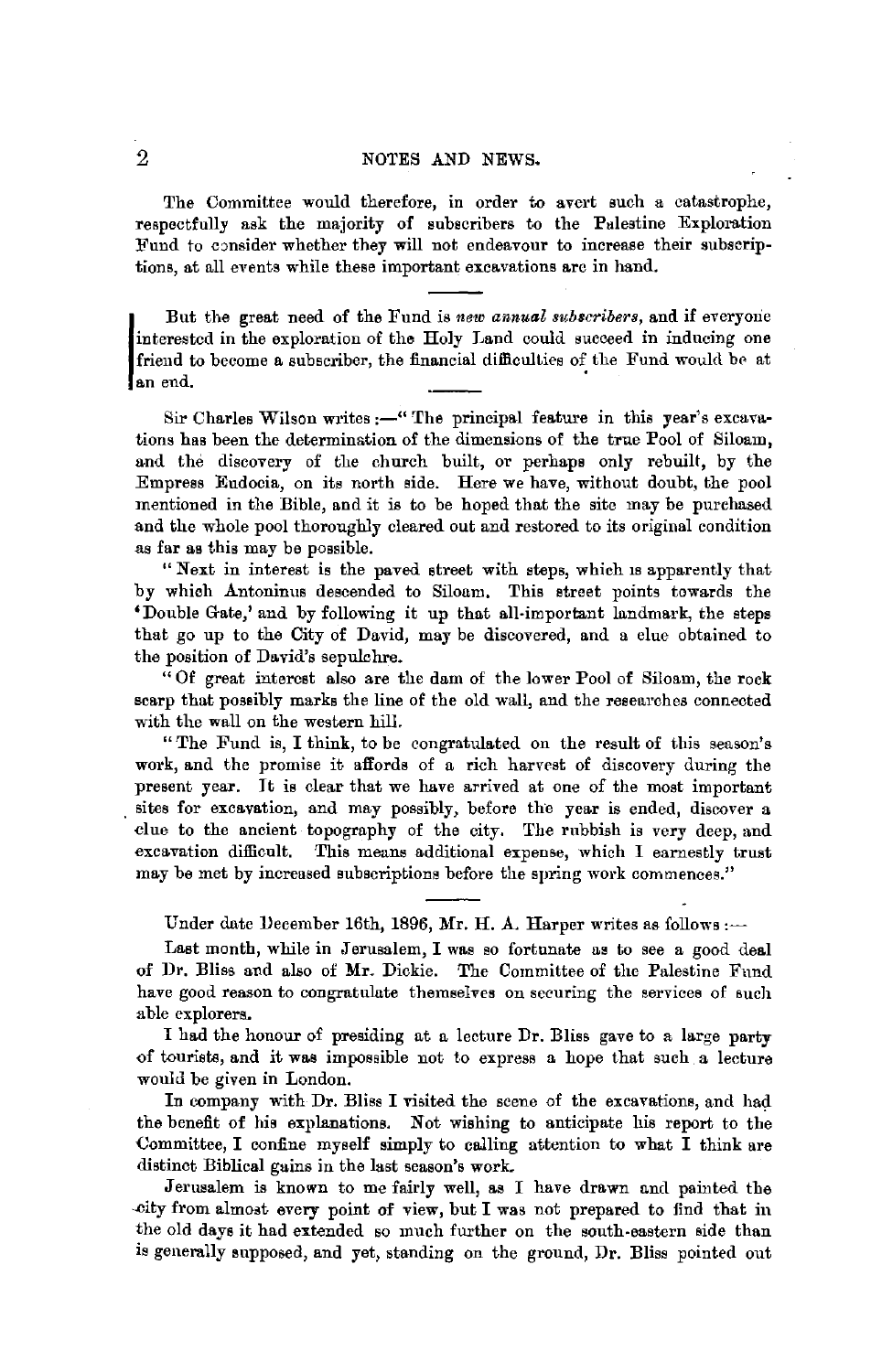the line of his excavations, some of the most interesting of which had already been filled in, for the rains were expected, and he had altogether this year opened qnite a mile of tunnels.

I saw portions of walls, Jewish and Roman, proving that on this southeastern side the city had extended quite down into the valley, touching the Valley of Hinnom on one side and the King's Gardens on the other, and it seemed most probable that this wall, or two walls, had included and enclosed the Pool of Siloam.

If we turn to the book of Nehemiah, chapter ii, verses 12 and 13, we see how the Prophet "went out by night by the gate of the valley." It seems  $to$  me that Dr. Bliss has found that gate.

Chapter vii, verse 4, says:-" Now the city was large and great." Anyone consulting a map in the light of Dr. Bliss's discoveries will, I think, admit that the city was indeed " large," and this increased size will also explain how it was possible for so many people to inhabit Jerusalem as spoken of by later writers.

In chapter iii, verse 15, we read:-" And the wall of the Pool of Siloah by the King's Garden and unto the *stairs* that go down from the City of David" ; and in chapter xii, verse  $37:$  -"And at the fountain gate, which was over against them, they went up *by the stairs* of the City of David, at the *going* up of the wall, above the house of David, even unto the water gate *eastwards" (see also* chapter ix, verse 4), Dr. Bliss has found a grand flight of steps (Jewish) leading from the Pool of Siloam up to the city. He will doubtless describe them in full, but probably we have there the very "stairs" Nehemiah speaks of, and those by which people were accustomed to go down to the Pool of Siloam in the time of Our Lord.

To my mind any excavation which throws light on Bible statements is of the greatest value.

The Committee learned with much regret that Mr. Dickie had been laid up with a severe attack of fever and had to take a short voyage (to Alexandria) for his recovery, Dr. Lunn having kindly offered him a passage on board the "Midnight Sun." Mr. Dickie has returned to Jerusalem quite recovered.

The Rev. Theodore E. Dowling reports that the Sixth Annual Course of Public Lectures in Jerusalem is arranged for the forthcoming tourist season on Saturday evenings, as follows :--

|                         | DATE. | HOTEL. | NAME.                                                                                        | SUBJECT.                                                                                             |
|-------------------------|-------|--------|----------------------------------------------------------------------------------------------|------------------------------------------------------------------------------------------------------|
| March 6                 |       |        | Consul.                                                                                      | Grand New Hotel Edwin Wallace, Esq., U.S. Over Jordan: its history.<br>physical characteristics, and |
| $\overline{\mathbf{z}}$ | 13    |        | Howard's Hotel  Rev. C. T. Wilson, M.A.  The Fellahin.                                       | present inhabitants.                                                                                 |
| $\overline{11}$         | 20    |        | Grand New Hotel  Rev. T. E. Dowling                                                          | Kerak and Petra in 1896.                                                                             |
| ٠.                      | 27    |        | Howard's Hotel  F. J. Bliss. Esq., Ph.D.  The Lebanon.                                       |                                                                                                      |
| April                   | 3     |        | Grand New Hotel F. D'Erf-Wheeler. Esq., The Jews in Jerusalem.<br>M.D., F.R.C.S.E., F.R.G.S. |                                                                                                      |
| $\mathbf{a}$            | 10    |        | Howard's Hotel  F. J. Bliss, Esq., Ph.D.                                                     | The present excavations at<br>Jerusalem.                                                             |

**A 2**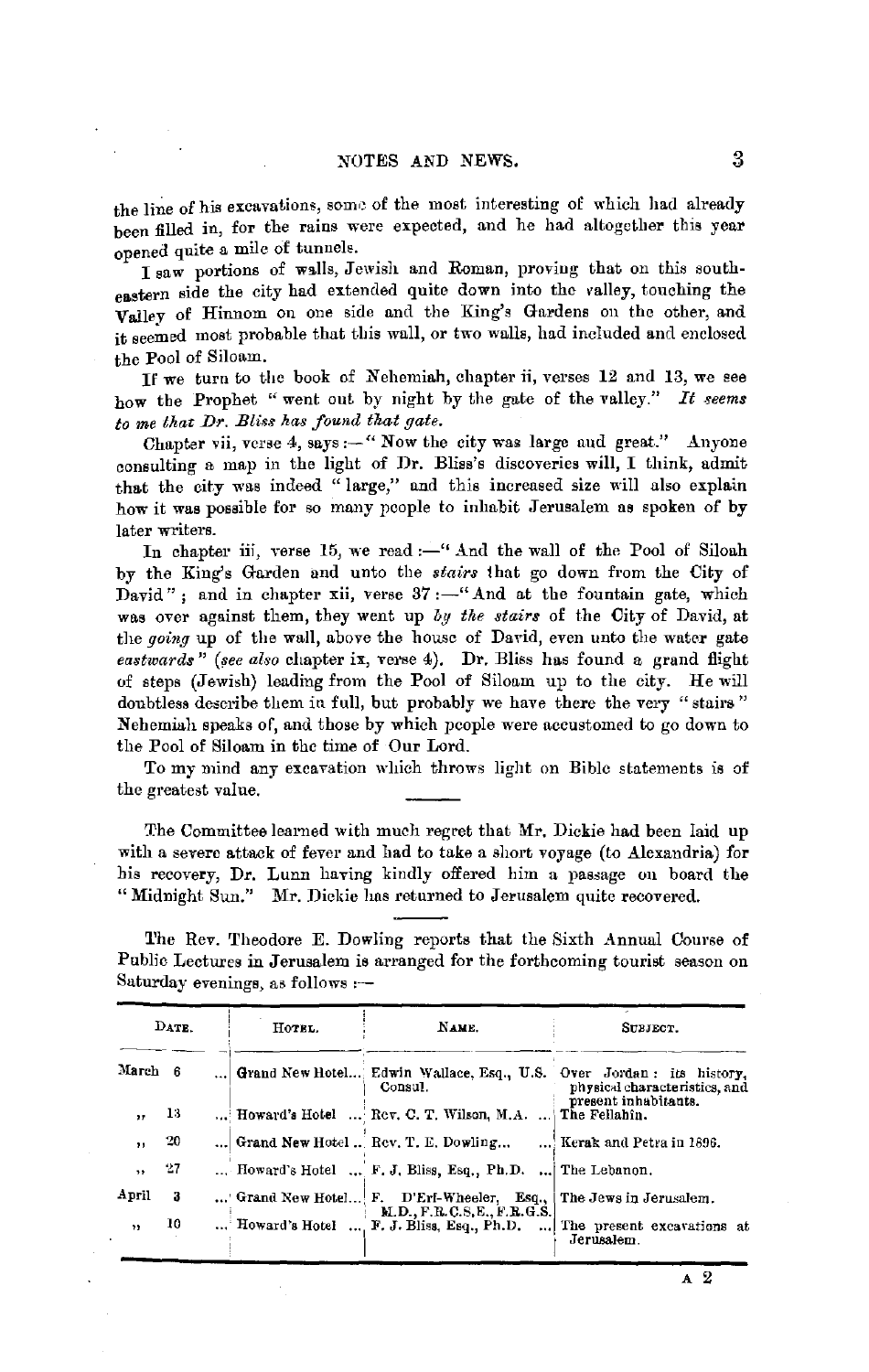A Public Concert will also be given in the Grand New Hotel, during the tourist season, to aid the *Palestine Exploration Fund* in their expenditure on excavations.

On October 28th Baurath von Schick completed the fiftieth year of his residence in Jerusalem. The esteem in which he is universally held was shown by addresses of congratulation coming to him from various countries and by the degree of *doctor philosophia et artium liberalium magister* being conferred upon him *honoris causa* by the University of Tübingen, which is in his native country. The Committee of the Fund sent a special letter to Dr. Schick expressing their cordial congratulations and high &ppreciation of the very valuable contributions which he has made to the knowledge of ancient aud modern Jerusalem.

Dr. Schick reports that a new church is being erected on the site of "the original, or Byzantine, Church of St. Stephen," north of Damascus Gate ( *Quarterly Statement,* 1890, p. 9).

He also mentions that "tradition places the house of Simon the Cyrenian in the Via Dolorosa, the present Tarik el Serai, called also Tarik 'Aloun," and that recently the lowest house of this street, where it enters a cross road, the corner house, having come into possession of the Franciscans, has been marked with an inscription, the arms of the Franciscans with the pierced hands, and to the right and left Jerusalem crosses, all cut in relief in new stones and put into the old wall. Veronica's house is 220 feet higher up the same street (towards the west) and on the same (the southern) side.

Attention is drawn in our present issue to the extremely interesting question of what really now exists in the Cave of Machpelah, below the floor of the existing Haram. The Rev. Canon Dalton, who, as govemor of the sons of the Prince of Wales, had with them the rare privilege of entering and examining the interior of the mosque, has contributed some valuable and curious notes and suggestions in connection with the translation of David Reubeni's account of his visit to the same sanctuary in A.D. 1523.

Dr. Masterman, of Damascus, writes that the work of rebuilding the fine old mosque is now being pushed on with great energy. Seven or eight monolithic columns (quite new) with beautifully carved Corinthian capitals have been erected, and the bases of a good many more were already in position. The work is chiefly at the east end of the mosque, and apparently it is intended to do that before the west end.

The income of the Society, from September 21st to December 21st, 1896, was-from annual subscriptions and donations, including Local Societies, £1,004 9s. 5d.; from all sources-£1,378 16s. 6d. The expenditure during the same period was £1,233 lls. *6d.* On December 21st the balance in the Bank was £293 4s. 3d.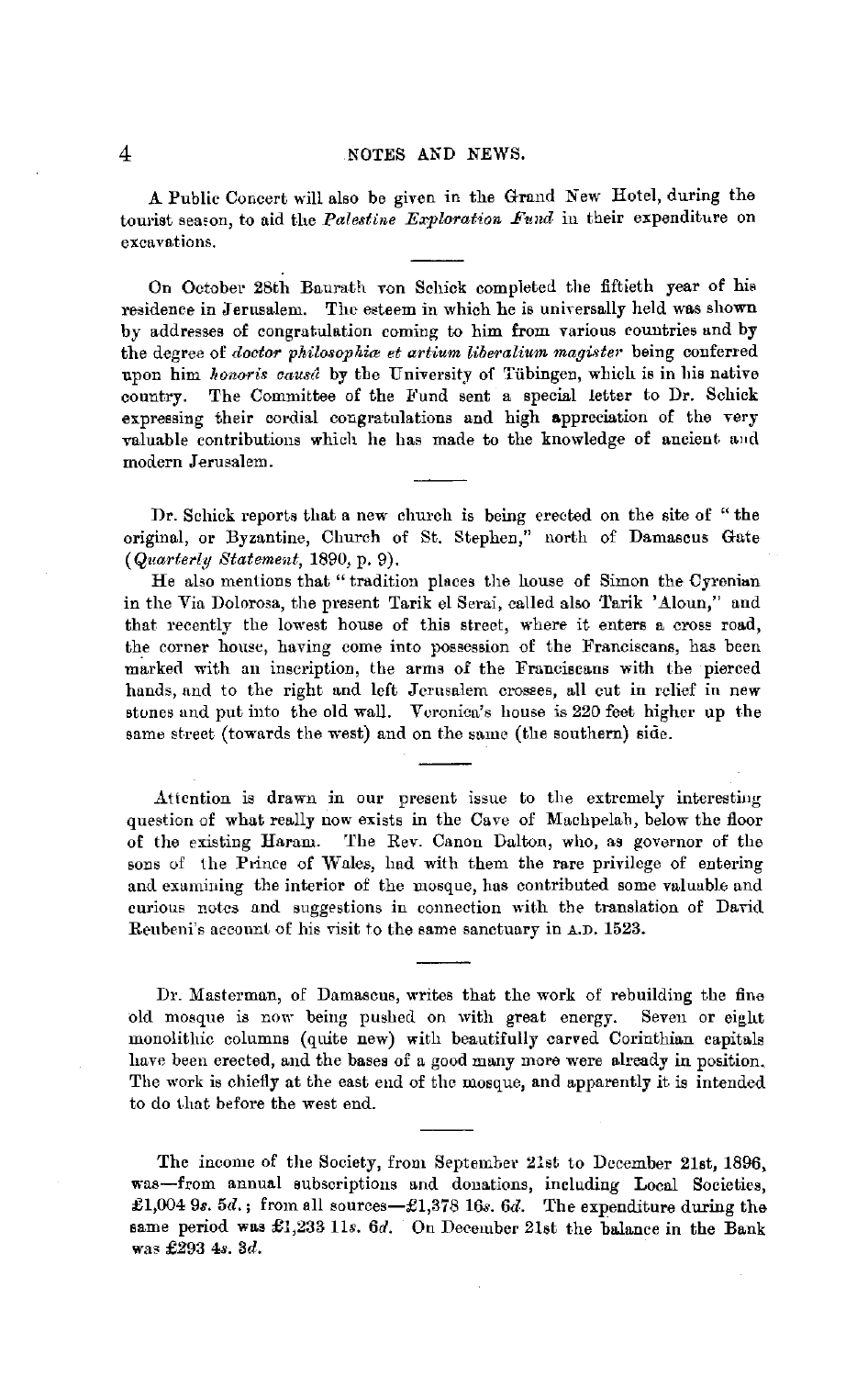Dr. Post's "Flora of Syria, Palestine, and Sinai,'' is now ready, and may be obtained on application to the author at Beirut. *(See advertisement.)* 

The work embraces 126 orders, 850 genera, and 3,416 species, many of the latter, as well as numerous varieties, being new to science. It is illustrated by 445 woodcuts, and a coloured map, showing the botanical regions of the district covered. It contains a general analytical key to all the orders, and special keys to the larger tribes and genera. Much labour has been expended on these keys, and it is hoped that, by their means, the usefulness of the book will be greatly increased, especially for students and travellers.

His Grace the Archbishop of York has kindly accepted the office of President of the York branch of the Fund.

The following gentlemen have kindly consented to act as Honorary Local Secretaries : --

Henry J. Bailey, Esq., M.D., for Bishopstoke, Hants.

Rev. T. Forbes, for Bolton and Horwich, in place of Rev. S. Bond, resigned.

E. G. Trever, Esq., has become Honorary Treasurer for Damascus and Beirut.

The first portion of M. Clermont-Ganneau's work, "Archaeological Researches in Palestine," is now ready, and being sent to subscribers.

*Memo. for Subseribers to tke Survey of Palestine.-In* the original pro. gramme it was intended that the "Archæological Researches" of M. Clermont-Ganneau should be published in one volume, but the work increased so much since its commencement that the Committee found it necessary to arrange for the publication of the whole in two voiumes. Vol. II has been published in advance for the reasons stated in the prefatory note.

Vol. I, which treats of Jerusalem and its neighbourhood, is well forward, and, when ready, will be sent out to the first 260 Subscribers without any increase in their subscriptions for the full set.

There are only a few copies of the sets left at the price of  $E7$  7s. When these have been cleared out the price will be raised to £12 12s, *(See* advertisement in fore-part of Journal.)

*A.* third and revised edition of " Syrian Stone Lore," by Lieut.-Colonel Conder, R.E., is now ready.

An important work by Lieut.-Colonel Conder, R.E., entitled, "The Latin Kingdom of Jerusalem "--1099 to 1292 A.D.-and describing the condition of Palestine under the Crusaders, is now ready. It is based on the chronicles and contemporary accounts, both Christian and Moslem, and on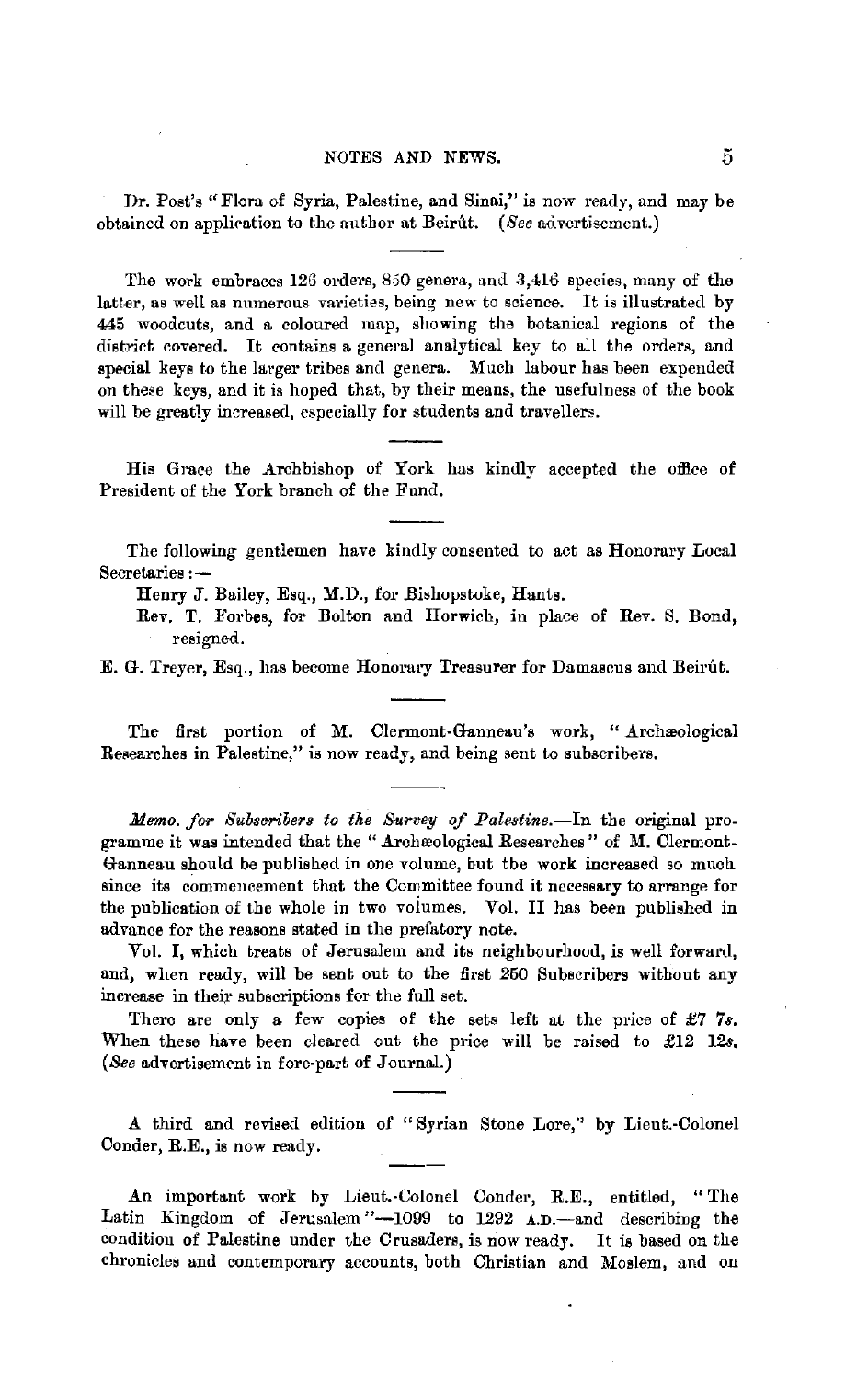the information collected during the progress of the Survey, with descriptions of the scenes of the important events, and other information not to be found in previous histories of the Crusades. The whole will form an octavo volume of about 400 pages, with two maps, giving the Crusading names and boundaries of the " Fiefs" throughout Palestine.

Boha ed Din's "Life of Salah ed Din," translated from the Arabic, is in the Press, and nearly ready for publication. It forms the concluding volume of the Palestine Pilgrims' 'l'ext Series of Translations.

A complete set of the Palestine Pilgrims' Text Translations in 12 volumes, with Index, bound in cloth; price, £10 10s. For contents of volumes, see end of *Quarterly Statement*.

Branch Associations of the Bible Society, all Sunday Schools within the Sunday School Institute, the Sunday School Union, and the Wesleyan Sunday School Institute, will please observe that by a special Resolution of the Committee they will henceforth be treated as subscribers and be allowed to purchase the books and maps (by application only to the Secretary) at reduced price.

The Committee have to acknowledge with thanks the following donations to the Library of the Fund  $:$ --

" Palestine, the Glory of all Lands." By Rev. Archibald Sutherland. Edinburgh, 1896. From the Author.

- "Flora of Syria, Palestine, and Sinai." By Rev. George E. Post, M.A., M.D. Beirût, 1896. From the Author.
- "Anecdota Oxoniensia-Mediæval Jewish Chronicles." By Ad. Neubauer. Oxford, Clarendon Press, 1895. From Rev. Canon Dalton, C.M.G.
- "Litterarischer Palästina-Almanach." By A. M. Luncz. Jerusalem, 1896. From the Author.
- "Six Months in Jerusalem." By Rev. Charles Biggs, M.A., 1896. From the Author.
- "The Veil Lifted-A New Light on the World's History." By H. Martyn Kennard. From the Author.

The Committee will be glad to receive donations of Books to the Library of the Fund, which already contains many works of great value relating to Palestine and other Bible Lands. A catalogue of Books in the Library will be found in the July *Quarterly Statement,* 1893.

Mr. George Armstrong's Raised Map of Palestine is on view at the office of the Fund. **A** circular giving full particulars about it will be sent on application to the Secretary.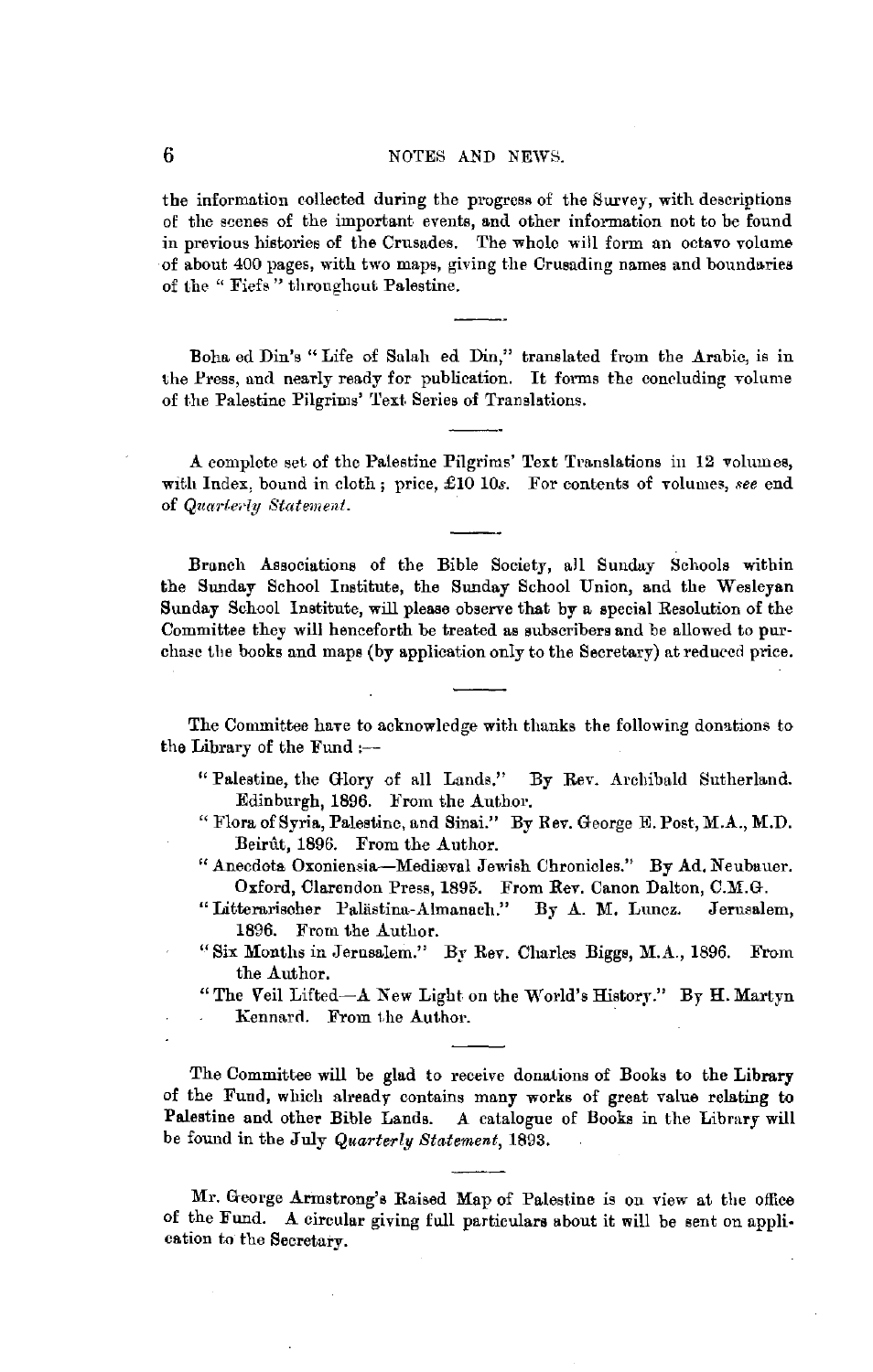The third edition of the new Collotype Print or Photo-relief from a specially prepared copy of the Raised Map of Palestine is now ready. Price to subscribers, 2s. 3d. ; non-subscribers, *3s. 3d.,* post free.

The print is on thin paper, measuring 20 inches by 28½ inches.

It having again been reported to the Executive Committee of the Palestine Exploration Fund tbat book hawkers are representing themselves as agents of the Society, the Committee have to caution subscribers and the public that they have no book hawkers of any sort or kind in their employ, and that NONE OF THEIR WORKS ARE SOLD BY ANY ITINERANT AGENTS.

The museum of the Fund, at 24, Hanover Square, is now open to subscribers between the hours of 10 a.m. and 5 p.m., every week-day except Saturdays, when it closes at 2 p.m.

It may be well to mention that plans and photographs alluded to in the reports from Jerusalem and elsewhere cannot all be published, but all are preserved in the offices of the Fund, where they may be seen by subscribers.

Subscribers are requested to note that the following cases for binding, casts, and slides can be had by application to the Assistant Secretary at the Office of the Fund:-

Cases for binding Herr Schumacher's "Jaulân," 1s. each.

Cases for binding the *Quarterly Statement*, in green or chocolate, *ls.* each. Cases for binding "Abila," "Pella," and "'Ajlûn" in one volume, *ls.* each.

Casts of the Tablet, with Cuneiform Inscription, found at Tell el Hesy, at a depth of 35 feet, in May, 1892, by **Dr.** Bliss, Explorer to the Fund. It belongs to the general diplomatic correspondence carried on between Amenhotep III and **IV and** their agents in various Palestinian towns. Price *2s. 6d.* each.

Casts of the Ancient Hebrew Weight brought by Dr. Chaplin from Samaria, price 2s. *6d.* each.

Casts of an Inscribed Weight or Bead from Palestine, forwarded by Professor Wright, Cambridge, Mass., U.S.A., price *ls.* each.

Lantern slides of the Raised Map, the Sidon Sarcophagi, and of the Bible places mentioned in the cutalogue of photos and special list of slides. --·-

In order to make up complete sets of the *Quarterly Statement* the Committee will be very glad to receive any of the back numbers.

While desiring to give publicity to proposed identifications and other theories advanced by officers of the Fund and contributors to the pages of the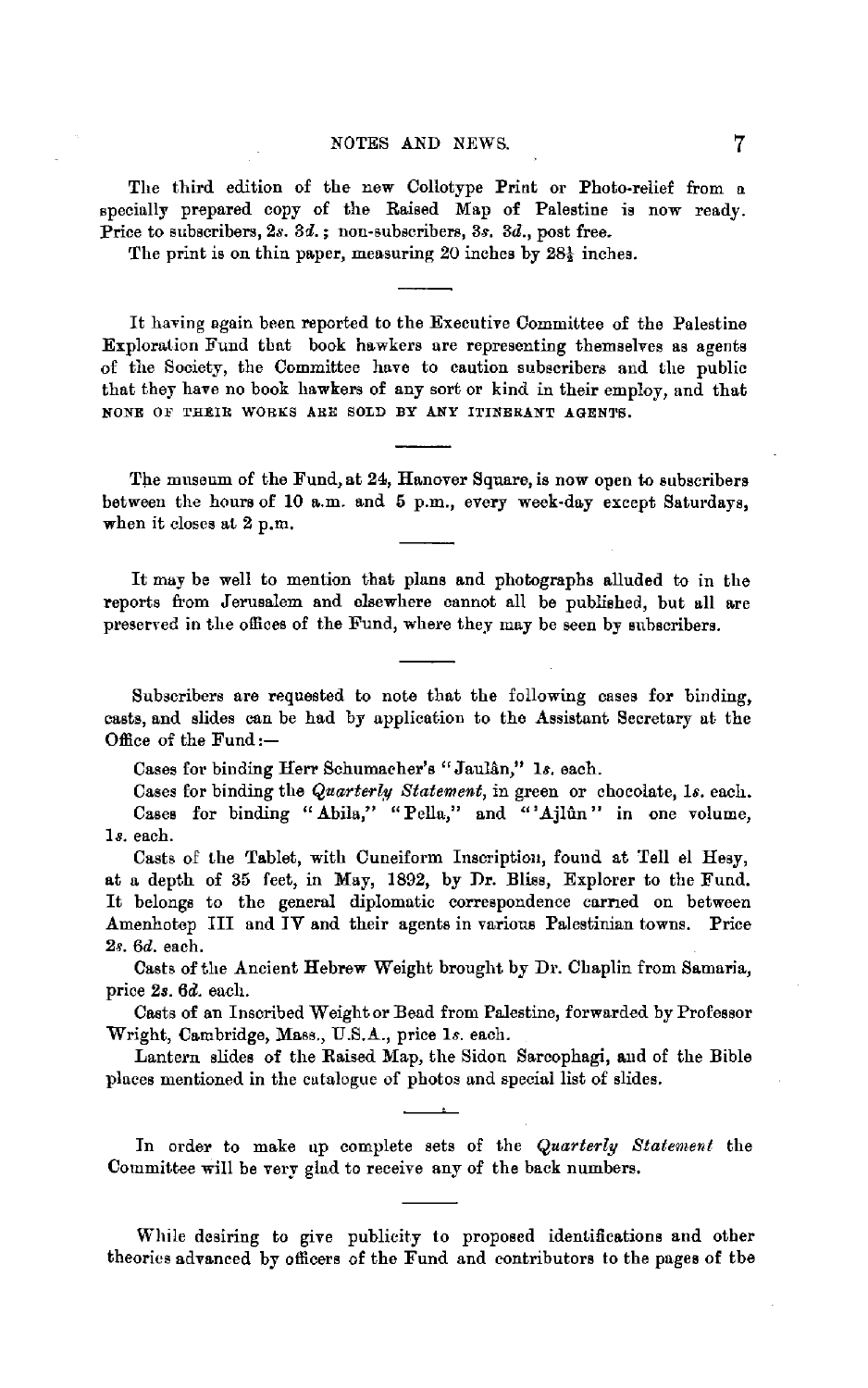*Quarterly Statement,* the Committee wish it to be distinctly understood that by publishing them in the *Quarterly Statement* they neither sanction nor adopt them.

Subscribers who do not receive the *Quarterly Statement* regularly are asked to send a note to the Secretary. Great care is taken to forward each number ·to those who are entitled to receive it, but changes of address and other causes occasionally give **rise** to omissions.

The authorised lecturers for the Society are-

## AMERICA.

Professor Theodore F. Wright, Ph.D., 42, Quincy Street, Cambridge, Mass., Honorary General Secretary of the Palestine Exploration Fund for the United States. His subjects are as follows:-

- (1) *The Building of Jerusalem.*
- (2) *The Overthrow of Jerusalem.*
- (3) *The Progress of the Palestine Exploration.*

## ENGLAND.

The Rev. Thomas Harrison, F.R.G.S., The Vicarage, Appledore, Ashford, Kent. His subjects are as follows: $-$ 

- (1) *Research and Discovery in the Holy Land.*
- (2) *Bible Scenes in the Light of Modern Science.*
- (3) *The Survey of Eastern Palestine.*
- (4) In the Track of the Israelites from Egypt to Canaan.
- (5) The Jordan Valley, the Dead Sea, and the Cities of the Plain.
- (6) *The Recovery of Jerusalem-(Excavations in* 1894).
- (7) The Recovery of Lachish and the Hebrew Conquest of Palestine.
- **(8)** *Arcka;ological Illustrations of the Bible.* (Specially adapted for Sunday School Teachers).

**N.B.-All these Lectures are illustrated by specially prepared lantern slides.** 

- The Rev. Charles Harris, M.A., F.R.G.S., Appledore, Ashford, Kent. (All Lectures illustrated by lantern slides.) His subjects are as follows :--
	- (1) *11:Iodern Discoveries in Palestine.*
	- **(2)** *Stories in Stone; or, Kew Light on the Old Testament.*
	- (3) *Underground Jerusalem* ; *or, With the Explorer in* 1895. Bible Stories from the Monuments, or Old Testament History in the Light of Modern Research:-
	- (4) A. The Story of Joseph; or, Life in Ancient Egypt.
	- (5) B. *The Story of Moses; or, Through the Desert to Ike Promised Land.*
	- (6) c. *The Story of Joshua; or, The Buried ()ity of Lachish.*
	- (7) D. *The Story of Sennackerib* ; *or Scenes of Assyrian Warfare.*
	- $(8)$  E. The Story of the Hittites; or,  $\Lambda$  Lost Nation Found.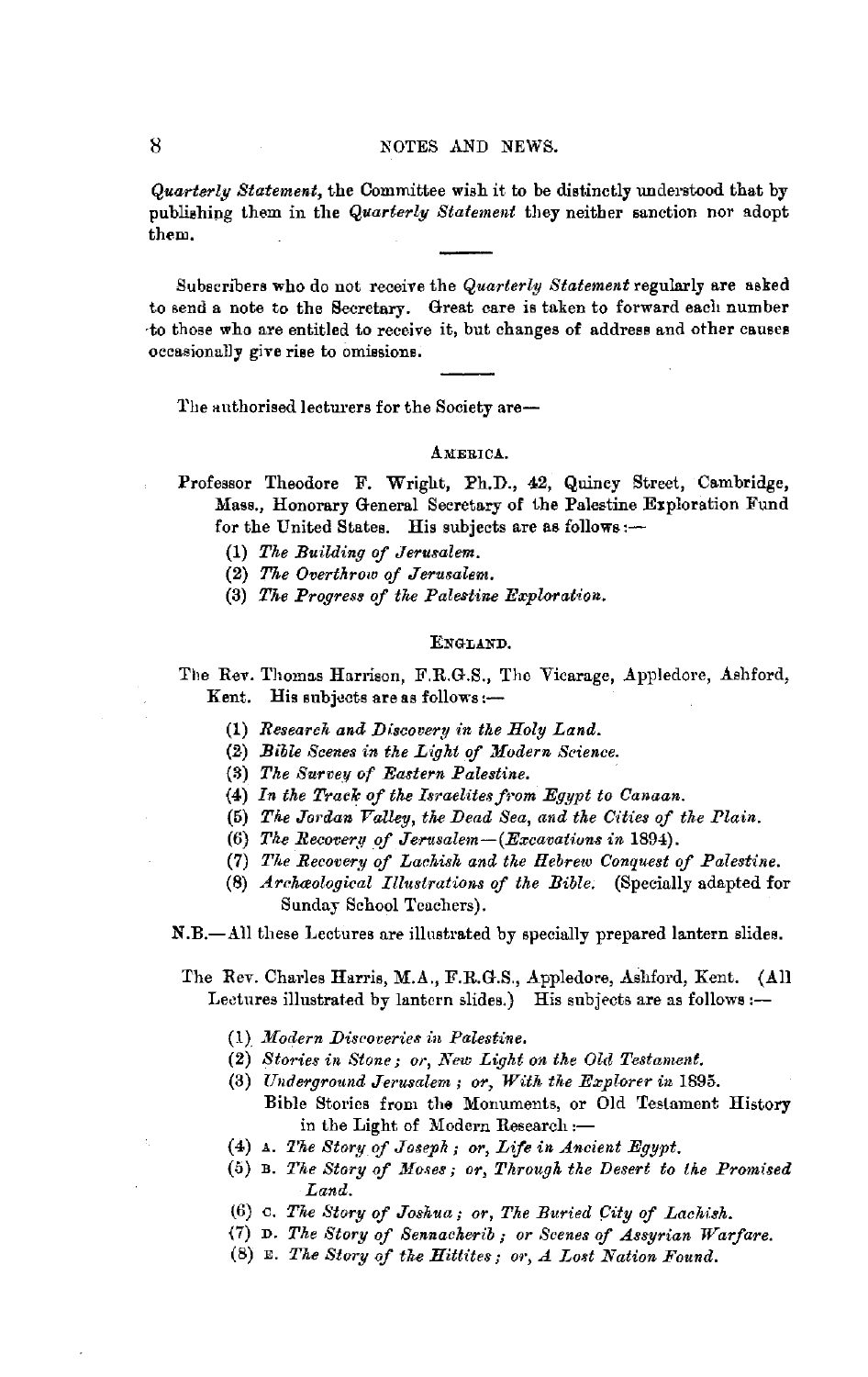#### SCOTLAND.

# The Rev. J. R. Macpherson, B.D., Kinnaird Manse, Inchture, N.B. His subjects are as follows:-

- (1) *Excavations in Jerusalem,* 1868-70, 1894-5.
- (2) *Lachish*, a Mound of Buried Cities; with Comparative Illustra*tions from some Egyptian Tells.*
- (3) *Recent Discoveries in Palestine-Lachish and Jerusalem.*
- (4) *Exploration in Judea.*
- (5) *Galilee and Samaria.*
- (6) Palestine in the Footsteps of our Lord.
- t7) *Mount Sinai and the IJesert of the Wanderings.*
- (8) Palestine-its People, its Customs, and its Ruins. (Lecture for Children.)

All illustrated with specially prepared lime-light lantern views.

- The Rev. James Smith, B.D., St. George's.in-the-West Parish, Aberdeen.  $H$ is subjects are as follows  $:$ --
	- **(1)** *The Palestine Exploration Fund.*
	- (2) *A. Pilgrimage to Palestine.*
	- **(3)** *Jerusalem-Ancient and Modern.*
	- (4) *The Temple Area, as it now is.*
	- (5) *Tue Churck of the Ho(// Sepulchre.*
	- (6) A Visit to Bethlehem and Hebron.
	- (7) *Jericho, Jordan, and the Dead Sea.*
- The Rev. W. Burnet Thomson, M.A., B.D., Galashiels, N.B. His subjects are as follows:-
	- (1) The City of the Great King; or Jerusalem and the Explorer.
	- (2) *Tke Temple, the Sepulchre, and Calvary.*
	- (3) *Southern Palestine.*
	- (4) *Jerusalem to Damascus.*
	- (5) Palestine and Jesus Christ (for children).
	- (6) The Bible and the Monuments. Discoveries in Ancient Land.

.All illustrated with lantern slides.

# WALES

- The Rev. J. Llewelyn Thomas, M.A., Aberpergwm, Glynneath, South Wales. His subjects are as follows:--
	- 0) *Explorations* ii, *Judea.*
	- (2) Research and Discovery in Samaria and Galilee.
	- (3) *In Bible Lands; a Narrative of Personal Experiences.*
	- (4) The Reconstruction of Jerusalem.
	- (5) Problems of Palestine.